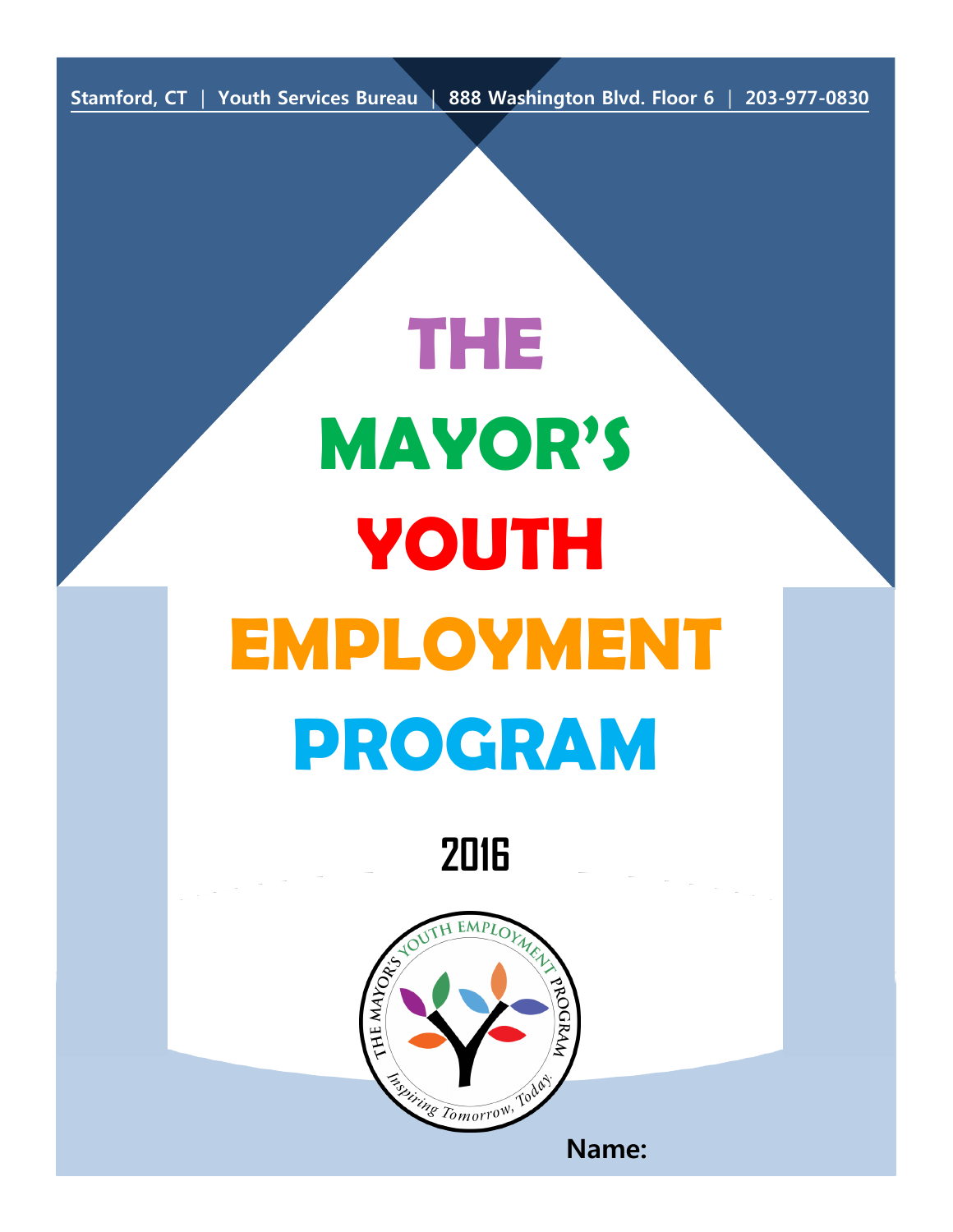# *CAREER READINESS*

### *NACE*

Adapted from The National Association for Colleges and Employers; NACE conducted extensive research to define and identify career readiness competencies allowing for a successful transition into the workplace.

### *CAREER READINESS*

**Career Readiness** is the attainment and demonstration of required capabilities that broadly prepare college graduates for a successful transition into the workplace.

GI

**Pt.**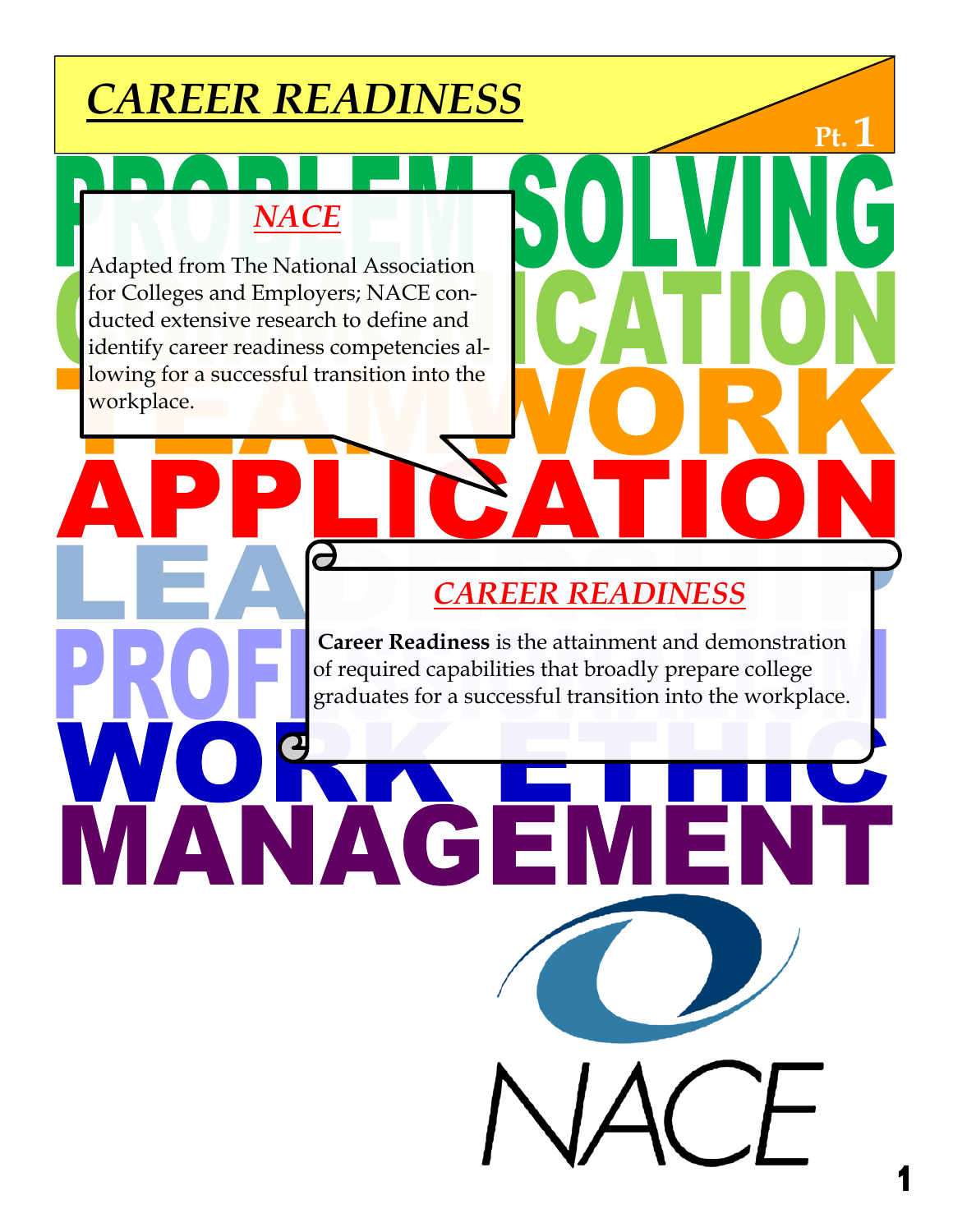### *These are the skills that employer's will both hire and keep you for.*

| <b>NACE CORE COMPETENCIES:</b>         |                                                                                                                                                | <b>EXAMPLES:</b>                                     |  |
|----------------------------------------|------------------------------------------------------------------------------------------------------------------------------------------------|------------------------------------------------------|--|
|                                        | I. CRITICAL THINKING/PROBLEM<br><b>SOLVING</b>                                                                                                 |                                                      |  |
| ٠                                      | Exercise sound reasoning to analyze issues,<br>make decisions, and overcome problems                                                           | Analyzing information to detect                      |  |
| ٠                                      | Obtain, interpret, and use knowledge, facts, and<br>data in this process                                                                       | Analyzing results of experiments                     |  |
|                                        | Demonstrate originality and inventiveness                                                                                                      |                                                      |  |
| <b>II. ORAL/WRITTEN COMMUNICATIONS</b> |                                                                                                                                                |                                                      |  |
|                                        | Articulate thoughts and ideas clearly and<br>ef-<br>fectively in written and oral forms to persons in-<br>side and outside of the organization | Presentations in a seminar or<br>meeting             |  |
| ٠                                      | Able to express ideas to others                                                                                                                | Letters, memos, research papers,                     |  |
|                                        | Can write/edit memos, letters, and complex<br>technical reports clearly and effectively                                                        | reports.                                             |  |
|                                        | <b>III. TEAMWORK/COLLABORATION</b>                                                                                                             |                                                      |  |
| ٠                                      | Build collaborative relationships                                                                                                              | Participating on a sports team,                      |  |
|                                        | Able to work within a team structure                                                                                                           |                                                      |  |
|                                        | Negotiate and manage conflict                                                                                                                  | Working with others to achieve a<br>common goal.     |  |
|                                        | <b>IV. INFORMATION TECHNOLOGY</b>                                                                                                              |                                                      |  |
|                                        | <b>APPLICATION</b>                                                                                                                             |                                                      |  |
|                                        | Select and use appropriate technology to                                                                                                       | Using problem-solving software/                      |  |
|                                        | accomplish a given task                                                                                                                        | engineering solutions                                |  |
|                                        | Apply computing skills to solve problems                                                                                                       | Using an excel spreadsheet to<br>analyze information |  |

**Pt. 2**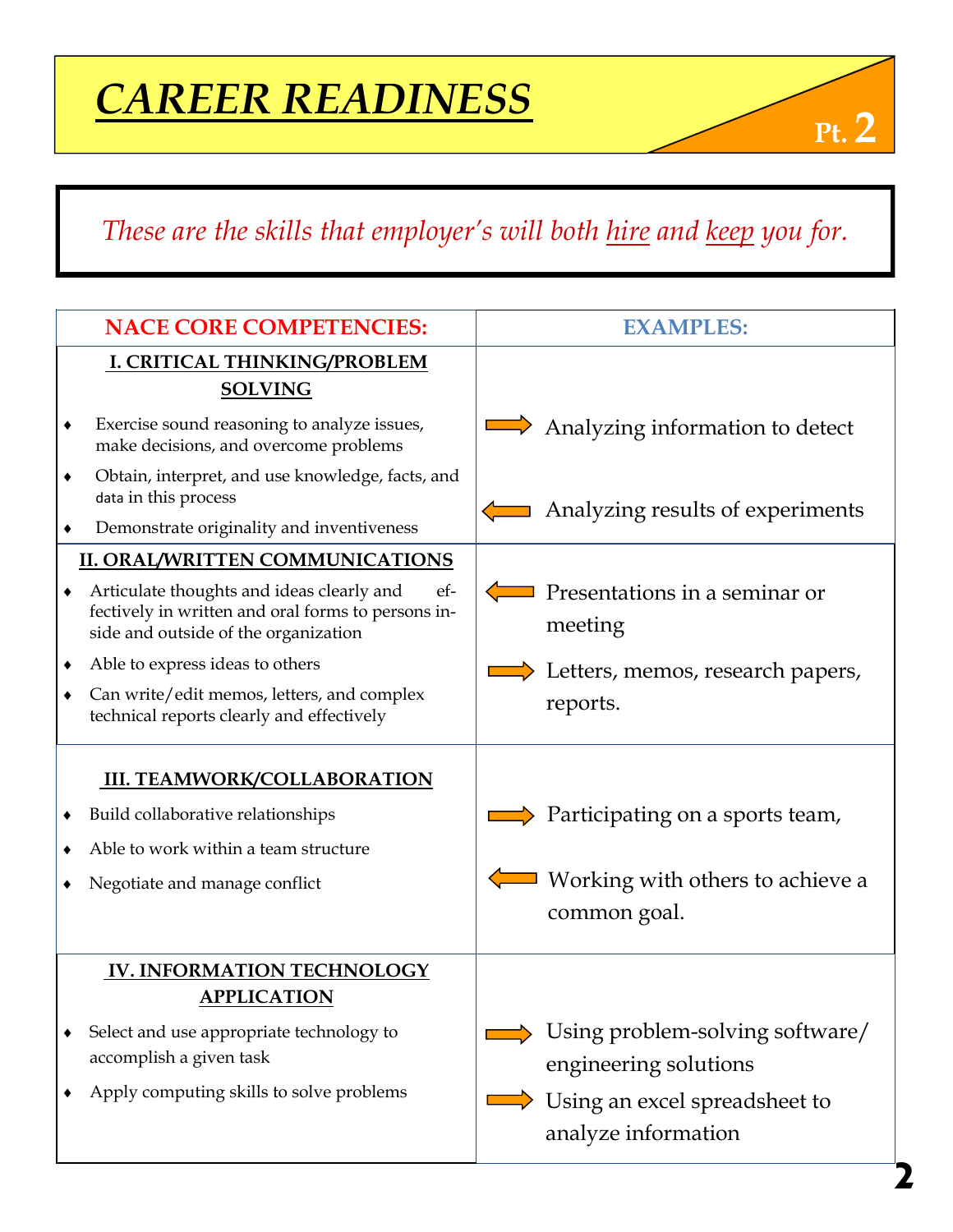

### *These are the skills that employer's will both hire and keep you for.*

| <b>EXAMPLES:</b>                                                                                                      | <b>NACE CORE COMPETENCIES:</b>                                                                                                                                                                                                                                                                                                                                                                                                                             |  |
|-----------------------------------------------------------------------------------------------------------------------|------------------------------------------------------------------------------------------------------------------------------------------------------------------------------------------------------------------------------------------------------------------------------------------------------------------------------------------------------------------------------------------------------------------------------------------------------------|--|
| Being captain of a team<br>Delegating tasks for a group<br>project                                                    | <b>V. LEADERSHIP</b><br>Use interpersonal skills to coach and develop others<br>and organize, prioritize, and delegate work<br>Assess and manage his/her emotions and those of<br>others<br>Use empathetic skills to guide and motivate<br>٠                                                                                                                                                                                                               |  |
| Choosing to do your<br>homework instead of watching<br>Netflix<br>Coming to work on time and in<br>appropriate attire | VI. PROFFESIONALISM/WORK ETHIC<br>Demonstrate personal accountability and effective<br>work habits, e.g., punctuality, working productively<br>with others, and time workload management<br>Understand the impact of non-verbal<br>٠<br>communication on professional work image<br>Demonstrates integrity and ethical behavior, acts<br>٠<br>responsibly with the interests of the larger<br>community in mind and able to learn from his/her<br>mistakes |  |
| Completing your FAFSA as<br>early as possible<br>Delegating tasks for a group<br>project                              | VII. CAREER MANAGEMENT<br>Identify and articulate one's skills, strengths,<br>٠<br>knowledge, and experiences relevant to the position<br>desired and career goal<br>navigate and explore job options, understands and<br>can take the steps necessary to pursue opportunities<br>Understands how to self-advocate for opportunities<br>٠<br>in the workplace                                                                                              |  |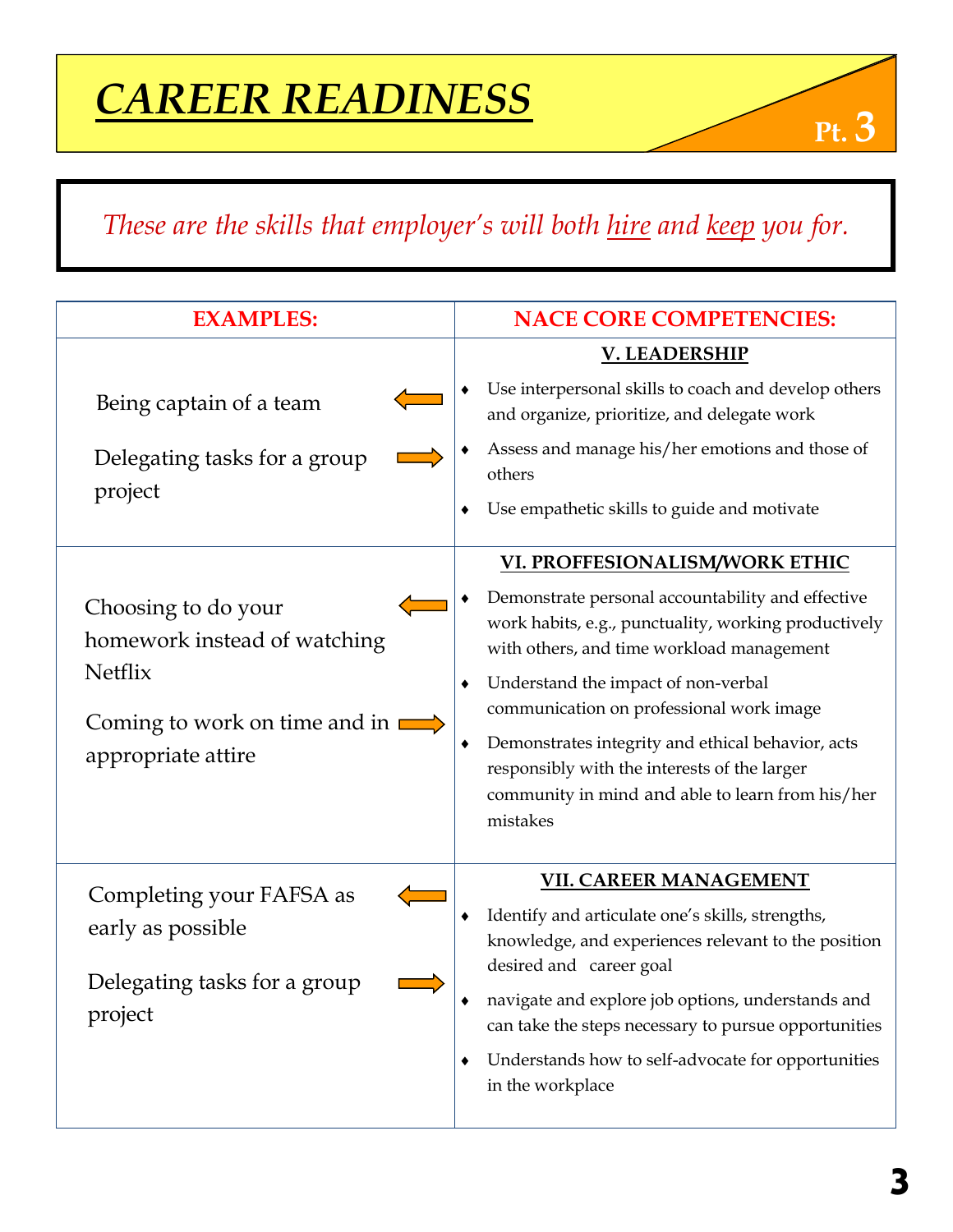# *RESUME DEVELOPMENT*



*when you turn it in*. You can keep a version of your resume that's longer than one page, but try to trim it down to the most relevant things when ap-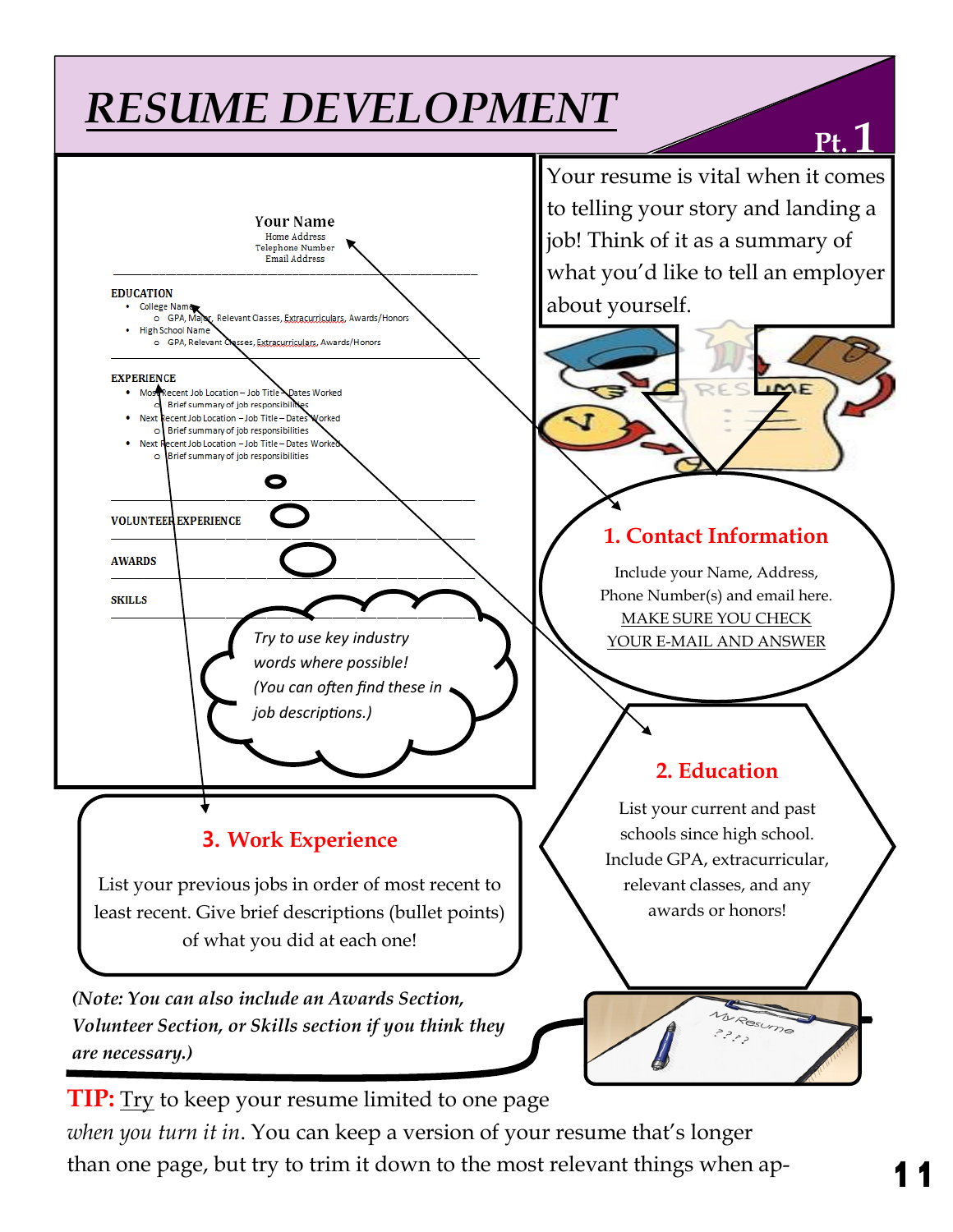# *RESUME DEVELOPMENT*

# **ACTION VERBS**

*Use these verbs to describe your skills and accomplishments when writing your resume and cover letters. This will increase the strength of your writing and make potential employers take notice!*

collected

#### ANALYTICAL/ QUANTITATIVE:

analyzed appraised ascertained assessed audited balanced budgeted calculated clarified compared derived diagnosed estimated evaluated examined evaluated examined financed formed improved increased inquired inspected measures processed purchased qualified rated reconciled regulated specified surveyed synthesized targeted tested verified

#### **CRITICAL** THINKING:

Annotated discovered formulated interpreted investigated measured quantified

recorded researched searched studied surveyed traced

#### INNOVATIVE:

Created designed developed displayed exhibited illustrated invented made named performed produced publicized recruited shaped staged visualized

#### INTERPERSONAL:

Collaborated competed contributed cooperated coordinated ensured interacted intervened interviewed involved joined negotiated participated perceived promoted recognized referred related represented resolved

LEADERSHIP: Accomplished achieved attended chaired coached convened enlisted excelled facilitated focused guided initiated instilled

#### MANAGEMENT:

Acted applied assigned balanced concluded conducted contracted delegated directed exercised exhibited financed forecasted generated implemented managed mentored projected provided reinforced succeeded supervised trained

#### ORGANIZATION:

Arranged cataloged categorized classified collated compiled

coordinated designed documented grouped Inventoried located maintained modified ordered organized planned prepared prioritized reorganized scheduled simplified updated

#### PERSUASION:

Acquired committed elicited empowered encouraged influenced inspired motivated persuaded recruited sold solicited stimulated suggested PROBLEM

### SOLVING:

Adjusted allocated changed completed concluded controlled defined delivered distributed established expanded expedited Implemented investigated monitored obtained planned recommended selected solved staged utilized

#### HELPING:

Advised aided clarified coached counseled enabled encouraged guided listened protected provided served supported taught tended trained volunteered tended trained volunteered

#### TECHINICAL:

**Pt. 2**

Built coded computed corrected debugged detected developed diagnosed identified installed invented licensed operated printed programmed protected recorded reinforced repaired reproduced restored retrieved treated

#### VERBAL./ WRITTEN:

Addressed advertised authored conveyed critiqued demonstrated drafted edited interpreted outlined presented proofed published revised translated wrote

**12**